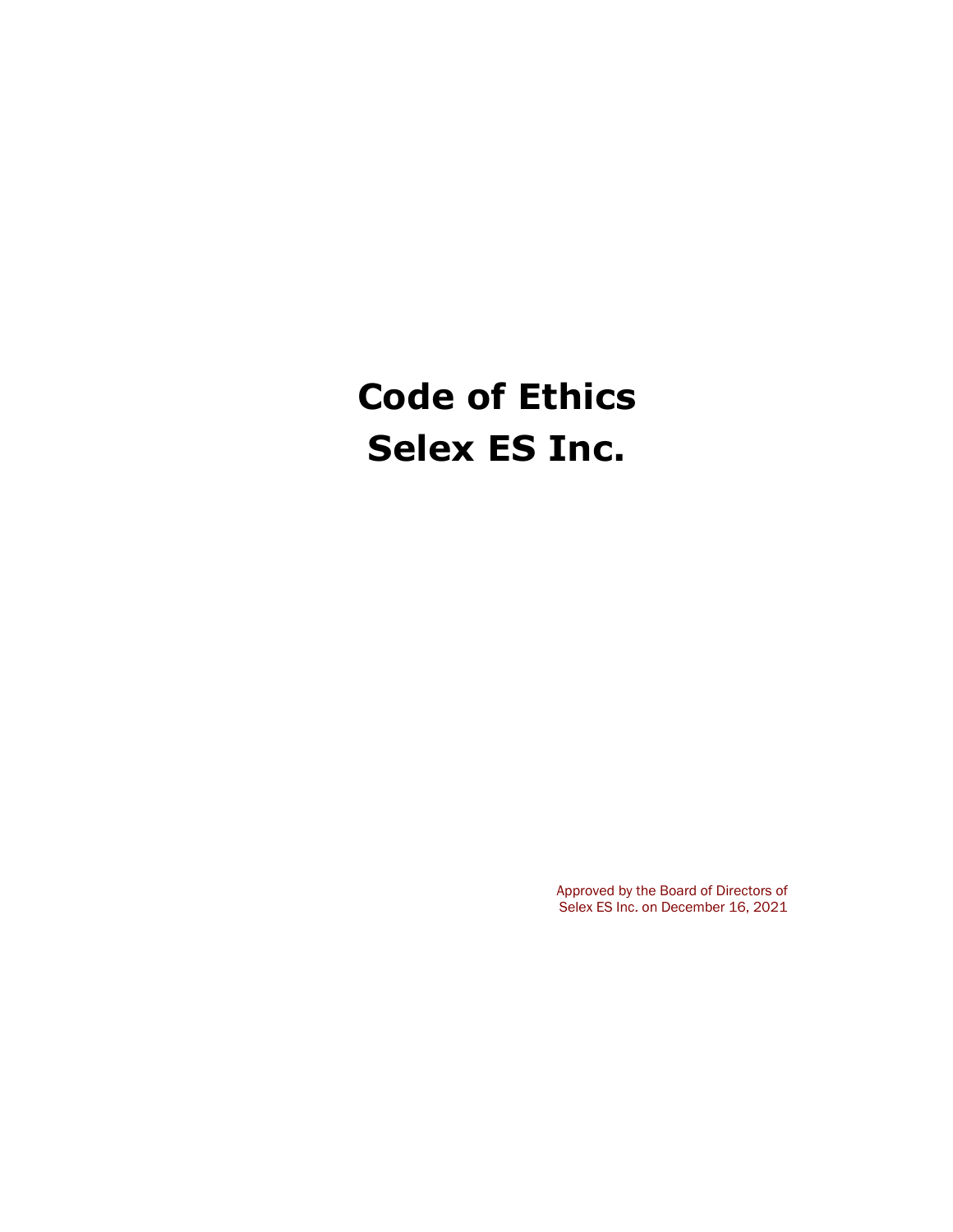## **CONTENTS**

| 4. PROTECTION OF HEALTH AND SAFETY OF THE WORKPLACES AND WORKING CONDITIONS7       |  |
|------------------------------------------------------------------------------------|--|
|                                                                                    |  |
|                                                                                    |  |
|                                                                                    |  |
| 8. PROTECTION OF COMPANY ASSETS - CUSTODY AND MANAGEMENT OF THE COMPANY ASSETS  10 |  |
|                                                                                    |  |
|                                                                                    |  |
|                                                                                    |  |
|                                                                                    |  |
|                                                                                    |  |
|                                                                                    |  |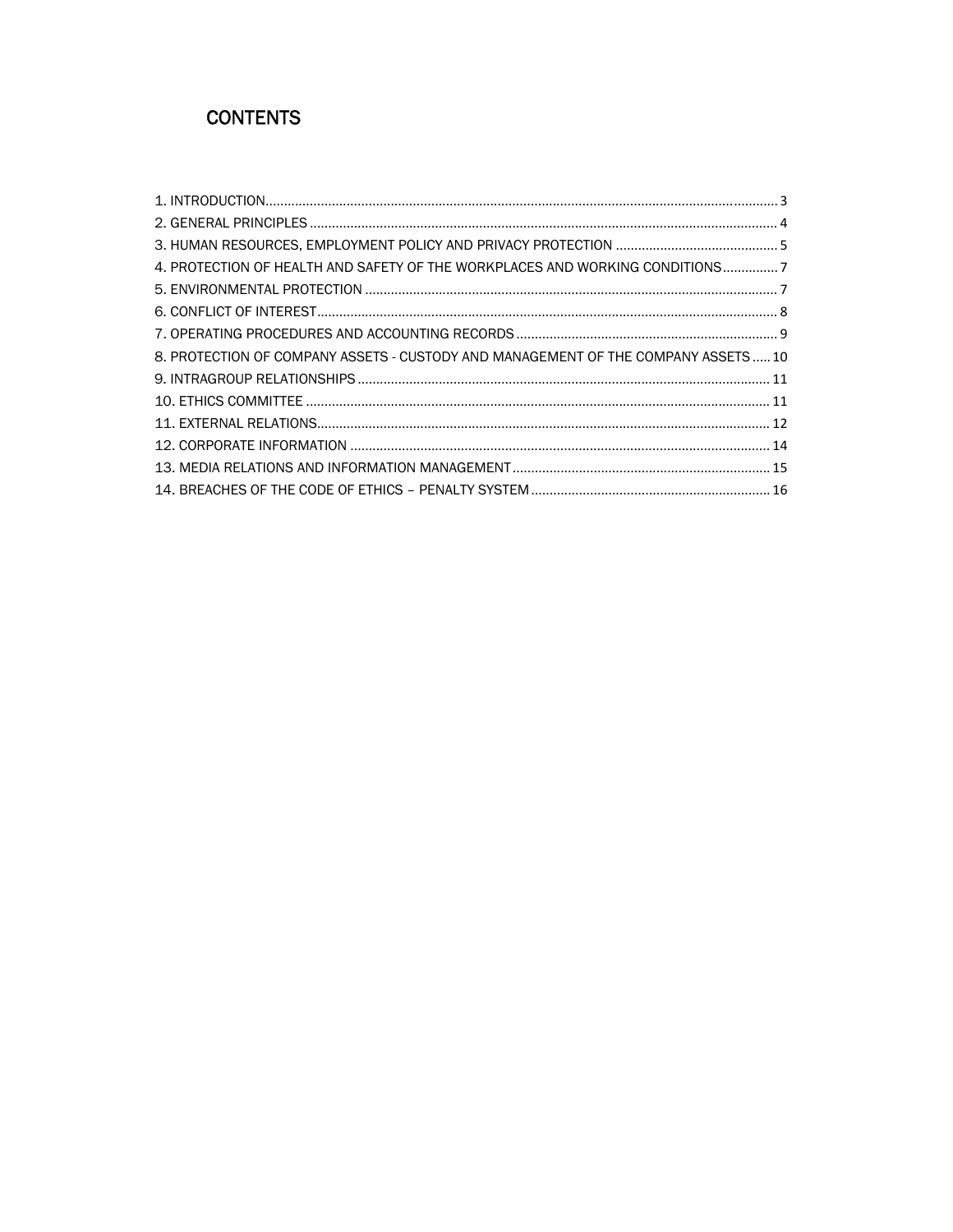## 1. INTRODUCTION

## 1.1 The company

This Code (hereinafter referred to as the "Code of Ethics") expresses the commitments and ethical responsibilities in the conduct of business and corporate affairs undertaken by anyone carrying out transactions of any nature whatsoever with Selex ES Inc. (hereinafter referred to as "Selex ES Inc." or the "Company").

The principles and provisions of this Code of Ethics are binding on all the following Recipients:

- members of the Board of Directors, in pursuing the Company's affairs by passing the necessary resolutions;
- members of the internal control bodies of Selex ES Inc. when controlling and reviewing the correctness, in both form and substance, of the Company's activities and the operation of the internal control and risk management system;
- the employees and all the external co-workers under any type of contract with the company, including on an occasional and/or merely temporary basis;
- all those who have relationships of any nature with the Company, whether for a consideration or without consideration.

The Company's Board of Directors also adopted the Group's Anti-Corruption Code, showing the rules of prevention and fight against corruption.

The achievement of the set objectives is pursued by all the Recipients through loyalty, integrity, honesty, competence and transparency, in strict compliance with all applicable laws and regulations.

## 1.2 Relationships with Stakeholders

The presence of the Company in both national and international markets, the various contexts in which the Company operates and the multiplicity of third parties it deals with, accentuates the importance of managing the relationship between the Company and its stakeholders, stakeholders being all public and private parties, both American and foreign, individuals or entities which have any contact with Selex ES Inc. and/or have any kind of interest in the activities of the Company.

## 1.3 Key principles

Compliance with the applicable law, transparency and proper management, trust and cooperation with stakeholders and zero tolerance towards corruption are the ethical principles followed by Selex ES Inc. - and which have inspired its models of conduct - in order to compete effectively and fairly in the market, to improve customer satisfaction, maximise value for the benefit of its stakeholders, develop the skills and promote the professional growth of its human resources. In particular, the firm belief of acting to the Company's advantage does not justify behaviour in contrast with these principles. All the Recipients, without distinction or exception, are therefore committed to observe these principles and ensure that they are observed during the exercise of their own functions. Such commitment requires all parties having any business dealings whatsoever with the Company to act, in all their transactions with the Company, in accordance with rules and methods inspired by the same values.

## 1.4 Code of Ethics

Selex ES Inc. considers it appropriate and necessary to adopt and issue a Code of Ethics which expresses the values to which all the Recipients must conform, by accepting responsibilities, structures, roles and rules for whose breach they are liable towards the Company and outside, even where it does not entail any third party liability for the Company. Knowledge and observance of the Code of Ethics by all those who work for and in the interest of Selex ES Inc. are therefore essential in maintaining transparency and upholding the Company's reputation. Selex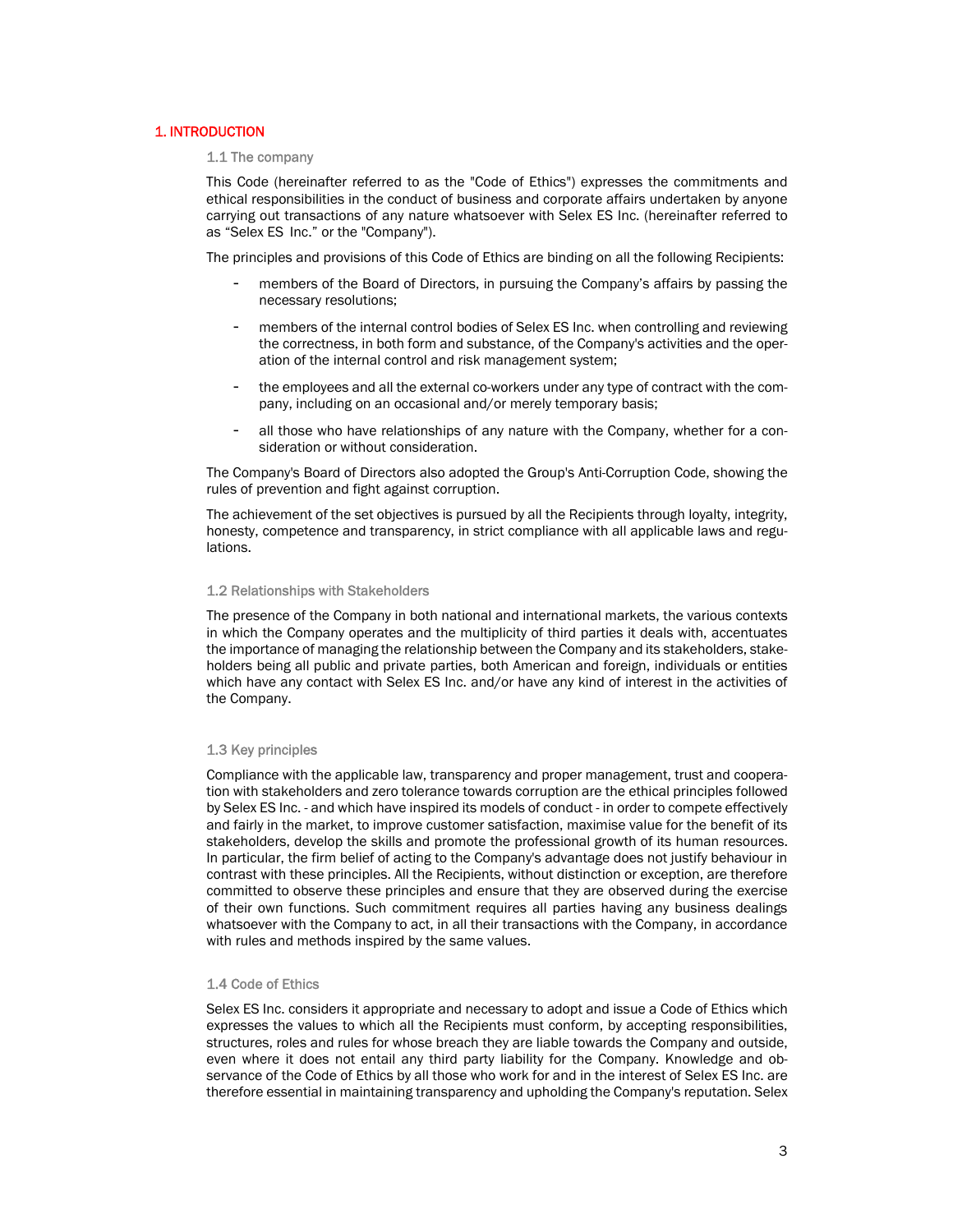ES Inc. shall also bring the Code to the attention of anyone with whom it has business dealings, who shall be required to know and abide by the rules contained therein.

Within the scope of the internal control and risk management system, the Code of Ethics is a management tool in ensuring an ethical conduct of the Company's business and an effective element of the Company's strategy and organization. The responsibility for implementing and updating the Code of Ethics rests with the Directors; the Recipients have a duty to report any defaults or failure of application to the Ethics Committee of Selex ES Inc. (hereinafter the "Ethics Committee").

## 2. GENERAL PRINCIPLES

2.1 Compliance with laws and regulations

Selex ES Inc. operates in strict compliance with the laws in force in the Countries where it carries out its business, in accordance with the principles set out in the Code of Ethics and the Anti-Corruption Code.

Moral integrity is a continuous duty of all the Recipients.

The Recipients are therefore required to be familiar with and observe the laws and regulations in force in every country in which the Company operates, to the extent of their respective areas of competence. This duty also includes attention towards and observance of the regulations on competition, both in national and international markets.

The Recipients' transactions with Public Institutions and Authorities must adhere to the highest standards of fairness, transparency and cooperation, in full observance of applicable laws and regulations and in line with the Recipients' institutional roles.

## 2.2 Models and rules of conduct

All the activities undertaken by the Recipients must be performed with professional care, moral rigour and proper management, with a view to safeguarding the image of the Company.

The conduct and relationships of all the Recipients, both inside and outside the Company, must be based on transparency, fairness and mutual respect. In such context, Directors and executives must be the first to set a good example to all the human resources of Selex ES Inc., by performing their duties in compliance with the principles that inspire the Code of Ethics and the Anti-Corruption Code and with the Company's procedures and rules, seeing to the circulation of the latter among employees, who will be invited to request clarifications, or submit proposals for updating such rules and procedures, where necessary.

Particularly, Selex ES Inc. trusts its Directors to use their best efforts actively to propose and carry out any projects, investments and industrial, commercial and management actions that may be useful to preserve and increase the economic, technological and professional capacity of the Company.

Selex ES Inc. also ensures that any supporting information on Company events and decisions is made available, so as to allow the Company's organisational units and boards, including internal control bodies, as well as the surveillance authorities, to carry out the most comprehensive and effective controls.

The processing of personal data, the use of IT, information and electronic tools must be characterized by the compliance with the principles of fairness, confidentiality of correspondence and privacy, and such as to guarantee the integrity and authenticity of IT, electronic and computer systems and of processed data, for the protection of the Company's and of any third party's interests.

Selex ES Inc. has adopted suitable measures to ensure that electronic and computer data can only be accessed in accordance with applicable regulations and respecting the privacy of any involved persons and in such a manner as to guarantee that any information be kept confidential and be processed only by expressly authorized persons, preventing any intrusions and violations.

2.3. Dissemination and observance of the Code of Ethics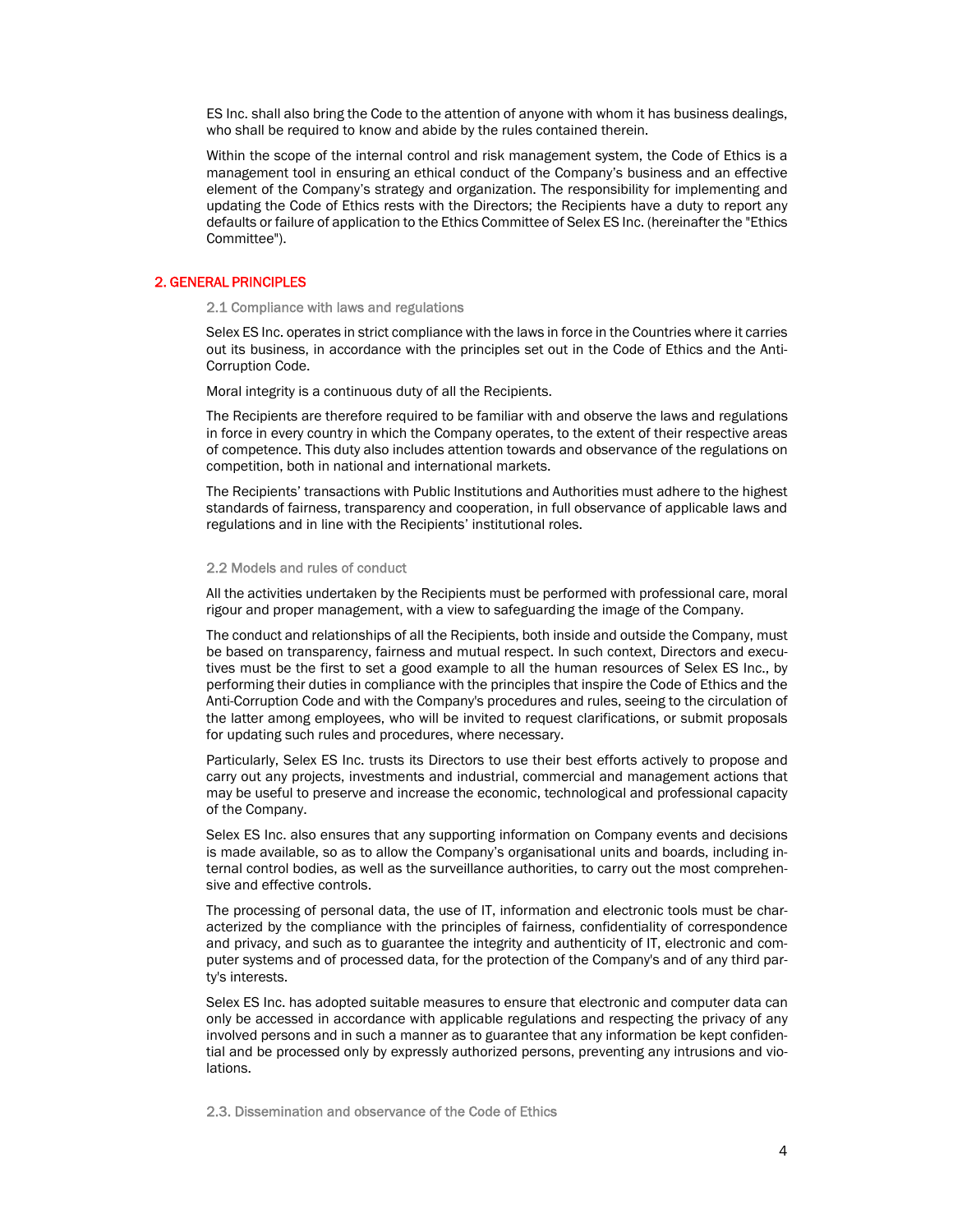Selex ES Inc. promotes the knowledge and obedience of the Code of Ethics by all the Recipients, requiring their observance of it and providing for adequate disciplinary actions or contractual sanctions, in the event of default. The Recipients are therefore required to be familiar with the contents of the Code of Ethics - asking and receiving any necessary explanations on their interpretation from the relevant Company's Organisational Units - to observe the Code and to contribute to its implementation, by reporting any weaknesses or breaches (or even attempted breaches) that they may become aware of.

To this purpose, the Company provides specific education/training programmes to its employees, tailored to the different needs and responsibilities of the attending staff.

## 2.4 Corporate Governance

Selex ES Inc. has adopted a Corporate Governance system based upon the highest standards of transparency and fairness in business management and the best international practices.

Such corporate governance system complies with the provisions of the law and aims at maximising value for the benefit of the stakeholders, controlling enterprise risks and ensuring market transparency.

#### 3. HUMAN RESOURCES, EMPLOYMENT POLICY AND PRIVACY PROTECTION

#### 3.1 Principal conditions

Human resources are essential to the very existence of the Company and crucial to compete successfully in the marketplace. Ethicality, respect, competence, merit, innovation, excellence, internationalism, multiculturalism and sustainability are some of the principal conditions for the attainment of the Company's objectives and are essential pre-requisites that Selex ES Inc. demands of its directors, employees and co-workers in their various capacities.

Selex ES Inc. works to prohibit any kind of discrimination, corruption, exploitation of child or forced labour and, more generally, to promote the dignity, health, freedom and equality of workers, in line with the reference regulations (such us the United Nation's Universal Declaration of Human Rights, the fundamental Conventions of the International Labour Organization and the OECD's Guidelines etc.).

#### 3.2 Selection policies

In order to contribute to achieving the Company's objectives and ensure that such objectives are pursued by everyone in accordance with the ethical principles and values which inspire Selex ES Inc., it is Company policy to select each employee and co-worker in any capacity whatsoever, in accordance with the above values and characteristics. Selex ES Inc. therefore offers equal work opportunities, and grants fair treatment on the basis of individual expertise and skills. Selection procedures will be conducted in application of equal employment opportunities and without any discrimination with regard to the applicants' private life and opinions, and Selex ES Inc. shall seek to ensure that the human resources hired correspond to the Company's effective needs, eschewing favouritism and any kind of facilitation and selecting exclusively on grounds of professional expertise and competence.

In particular, Selex ES Inc. shall not tolerate or allow any employment relationships involving a breach of the applicable regulations.

#### 3.3 Professional Development

In the course of each work relationship, Selex ES Inc. is committed to providing and maintaining the necessary conditions to develop each employee's skills and knowledge in accordance with the above mentioned values, by following a policy based upon recognition of merits and equal opportunities, and by envisioning specific programmes for professional training and acquisition of improved skills. Employees are therefore requested to cultivate and foster the acquisition of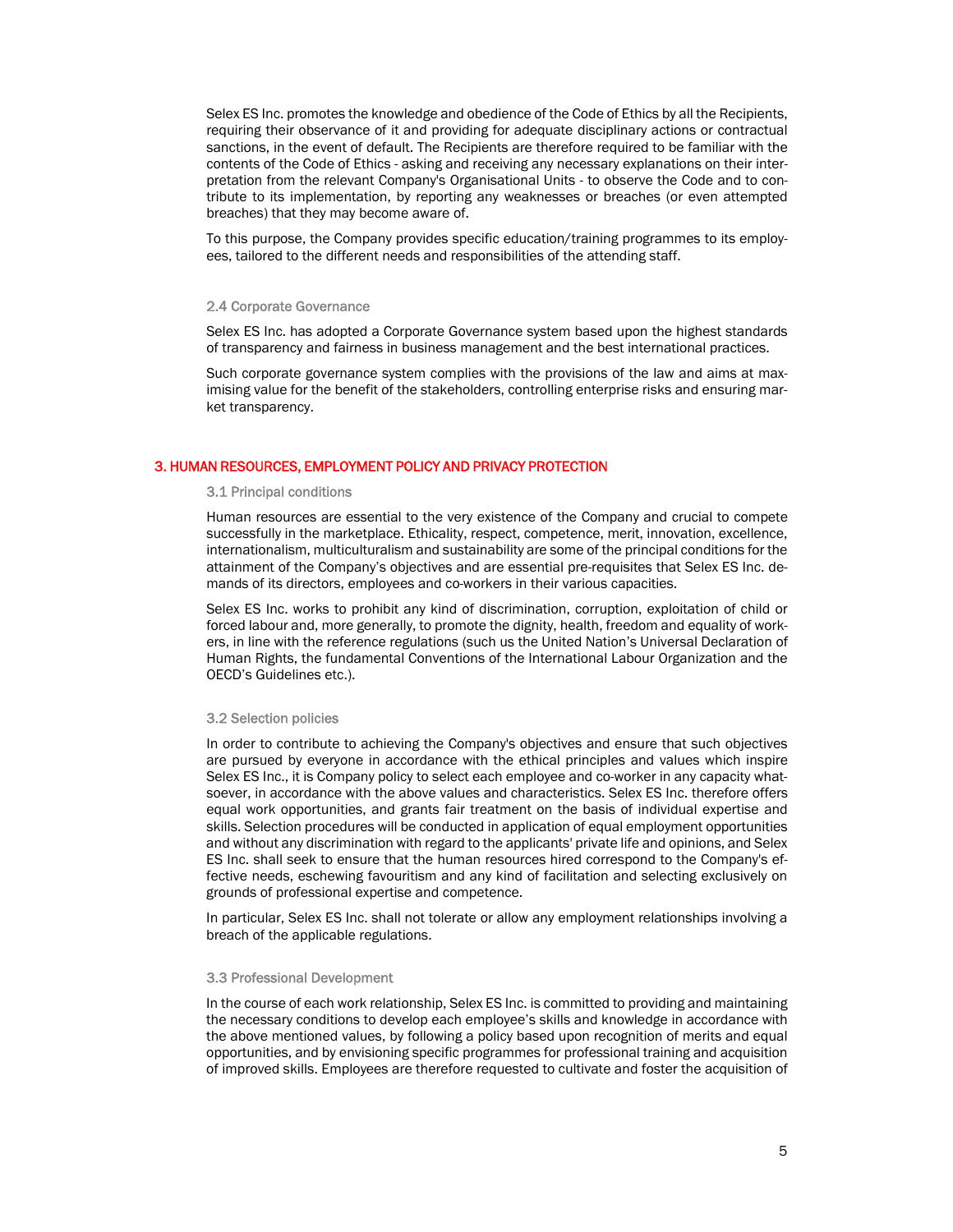new skills, capacities and knowledge, while the heads of Organisational Units must pay maximum attention to develop and increase their collaborators' professional skills, creating the conditions for the development of their capacities and achievement of their potential.

Personnel management and selection must be guided by principles of fairness and impartiality, avoiding favouritism or discrimination, and respecting the professional expertise and competence of the worker.

In pursuing Company targets, the worker must be aware that ethics are a major interest of Selex ES Inc. and that there shall be no tolerance for any conducts in breach of the law, of the internal Company procedures, of the Anti-Corruption Code or of the Code of Ethics.

## 3.4 Human Resources and Code of Ethics

Through its Organisational Units and dedicated resources, Selex ES Inc. promotes and encourages acquaintance with the Code of Ethics, relevant protocols and amendments and knowledge of the areas of activity of the various structures including assignments of responsibilities, reporting lines, description of duties and training of personnel. The information on and knowledge of the Code of Ethics and the Anti-Corruption Code are promoted, first of all, by distributing them to the employees and co-workers in various capacities, who, at the start of their employment, and requiring them to sign a declaration that they have read the Code and there exists no conflict of interest. Secondly, Selex ES Inc. provides its employees and co-workers in any capacity and at any level, with special training and follow-up programmes organised by the competent Organisational Units, including on the contents of the Code of Ethics.

#### 3.5 Work environment and protection of privacy

Selex ES Inc. is committed to providing a work environment which guarantees to all the Recipients, and particularly employees and co-workers in any capacity and at any level, the respect of health, safety and personal dignity, and where the characteristics of an individual cannot give rise to any form of discrimination or conditioning.

Selex ES Inc. fully complies with the personal data and privacy protection regulations safeguarding the Recipients and, in general, anybody having contacts with the Company in any capacity, and adopts adequate regulations providing for the prohibition of undue communication and/or disclosure of personal data without prior consent of the person involved.

In particular, the dignity of each worker must also be safeguarded by ensuring the privacy of their correspondence and respecting the interpersonal relationships between employees, prohibiting interferences in meetings or dialogues, and intrusions or any potentially harmful control or manipulation of personality.

Selex ES Inc. is committed to the safeguard of the moral integrity of all its employees and/or self-employed co-workers, guaranteeing their right to dignified working conditions and the full exercise of political and union rights.

Selex ES Inc. protects its workers against acts of psychological violence or mobbing and opposes any discriminating attitude or behaviour which might cause prejudice to the person, its beliefs and inclinations. Harassment or molestation of any kind in any work relationship is absolutely forbidden and it is forbidden, in general, to behave in any way that might compromise the peaceful performance of the functions assigned and otherwise cause prejudice to the dignity of the worker.

Selex ES Inc. also adopts appropriate measures and initiatives to ensure the safety, integrity, correct use and working of electronic or computer systems, programs or data of the Company or of any third parties, and safeguards intellectual property rights regarding the use of electronic and computer programs and, more generally, intellectual property and integrity of the data made available to the public through the internet.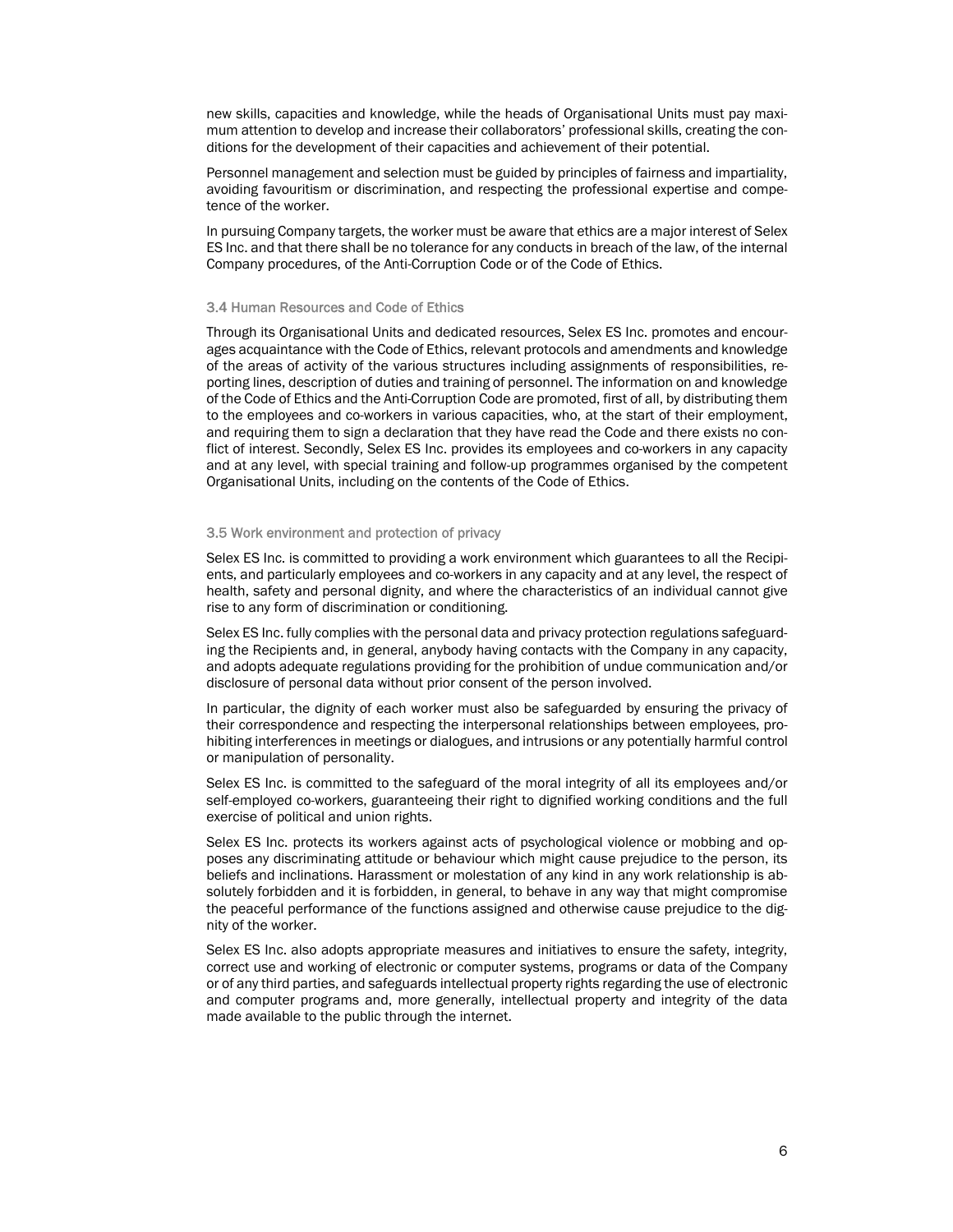## 4. PROTECTION OF HEALTH AND SAFETY OF THE WORKPLACES AND WORKING CONDITIONS

Selex ES Inc., in compliance with the existing provisions and regulations, is committed to protect the health of workers, taking all necessary and appropriate measures, to the best technical and scientific know-how to guarantee the absolute compliance of the workplaces with the highest standards of safety and hygiene. Selex ES Inc. also fosters and establishes a culture of safety, to protect the health of workers at the workplace, thus developing risk awareness and promoting responsible behaviour by all employees and/or collaborators.

The Company integrates its activities in compliance with health and safety factors, from the stage of the process and product design, and takes actions targeted to:

- the continuous improvement of its performance related to health and safety at workplace;
- the identification of areas for improvement of the health and safety and, where possible, and the best available techniques;
- the control and reduction of the use of hazardous substances.

The issues of health and safety are the subject of specific training initiatives for all employees that, depending on their role, implement the principles set out in the environmental and health and security policy.

Selex ES Inc. is committed to verify, through its structures and organizations, the application of the Policy; it establishes health and safety goals and systems for monitoring, reporting and periodic review.

## 5. ENVIRONMENTAL PROTECTION

Selex ES Inc. recognizes the environment as a primary value to safeguard and, to this end, it schedules its activities by seeking a balance between economic initiatives and essential requirement of environmental protection. In this context, Selex ES Inc. contains the environmental impact of its activities, thus taking into account the development of scientific research in the field.

Therefore Selex ES Inc. has considered vital to implement an environmental policy as part of which it is established the integration of the environmental aspects with the objectives of maintaining long-term levels of sustainability, profitability and competitiveness.

Selex ES Inc., in compliance with the law, recognizes the high social validity of the environmental aspects and, therefore, promotes the cooperation with the relevant authorities and communication with the public.

The Company integrates its activities in compliance with environmental factors, from the stage of the process and product design, and takes targeted actions targeted to:

- the continuous improvement of its environmental performance;
- the identification of areas for improvement in the environment matter and, where possible, the best available techniques;
- the control and reduction of the use of hazardous substances;
- the energy saving;
- the water saving;
- the minimization of waste production and the waste recovery and recycling.

Selex ES Inc. also in line with the evolution of the scientific knowledge on climate change and in accordance with its activities, implements actions to reduce climate-altering gases released into the atmosphere.

Environmental protection has been inserted between the specific training initiatives for all employees who, according to their role, implement the principles of the environmental policy, promoting actions aimed at controlling the environmental effects of their activities.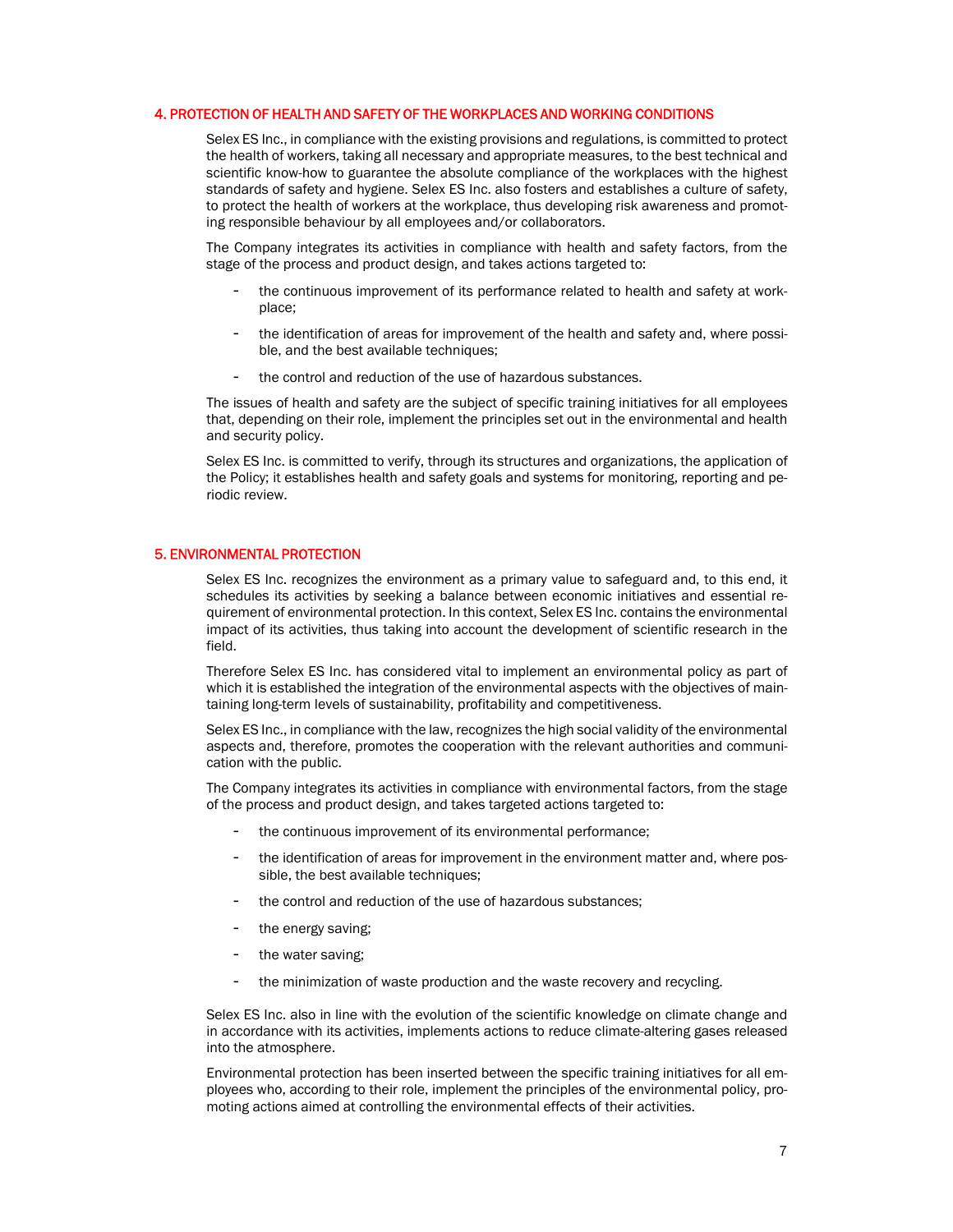Selex ES Inc. is committed to verify, through its structures and organizations, the application of the environmental policy; it establishes environmental objectives and targets and systems for monitoring, reporting and periodic review.

## 6. CONFLICT OF INTEREST

The Selex ES Inc. Code of Ethics, which applies to all employees and Directors of the Company, also aims to prevent any situation that might present a conflict of interest. These include, but are not limited to, the following:

- Employee relationships whether, in the course of everyday Company responsibilities, the employee interacts with immediate family members, relatives, or other individual/supplier/vendor/customer with whom they have close personal relationships;
- Government relationships whether an employee also acts as an officer of any government or government department, especially if linked to defence and procurement processes;
- Financial interests whether an employee stands to gain from or has influence over any supplier, subcontractor, customer or competitor involved in business dealings with the Company;
- Other employment whether an employee also acts as an operative, partner, consultant, representative, agent, director, or board member of another company, competitor, supplier, partner, or subcontractor.

## 6.1 Company and personal interests

The relationship between Selex ES Inc. and its Directors and employees at any level is based upon complete trust. It is the primary duty of each director and employee to use the Company's assets and their own working capacity to achieve the Company's interests, in compliance with the principles set forth in the Code of Ethics and representing the values adopted by Selex ES Inc.

From this viewpoint, Directors, employees and co-workers in any capacity of Selex ES Inc. must avoid any situation and abstain from any action that could cause a personal interest, either direct or indirect, to interfere with and hamper the capacity to take impartial and objective decisions in the interest of the Company. Any conflict of interest would not only be in contrast with the applicable law and the principles set forth in the Code of Ethics, but also prove detrimental to the Company's image and integrity.

Upon signing the declaration that no conflict of interest exists, at the time of the start of employment - see point 6.2 below - the Recipients exclude that any commercial activities of a personal and/or family nature they may have or their tasks and offices within the Company may overlap or anyway intersect with each other, thus giving rise to the risk of an instrumental use of their functional capacity. Any situation of conflict, even only potential, must be promptly communicated in detail to the Company – and precisely to one's manager and to the Ethics Committee. The individual in potential conflict shall refrain from being involved or participating in any act that might prejudice the Company or any third parties, or damage their image.

Similarly, consultants and commercial partners must undertake specific commitments intended to avoid any situation of conflict of interests, refraining from using, in any way and any title whatsoever, the activity carried out on behalf of the Company with a view to achieving any illicit advantage for themselves or for others.

## 6.2 Prevention of conflicts of interest

In order to prevent conflicts of interest, even only potential, Selex ES Inc., when conferring an appointment or commencing an employment relationship, requires its Directors, employees, consultants and anyone who cooperates, at any title, with the Company to sign a statement that excludes the possibility of a conflict of interest between the individual and the Company. Such statement also includes a commitment to inform, promptly and in detail, the Ethics Committee of any situation of a real or potential conflict of interest the signatory is involved in.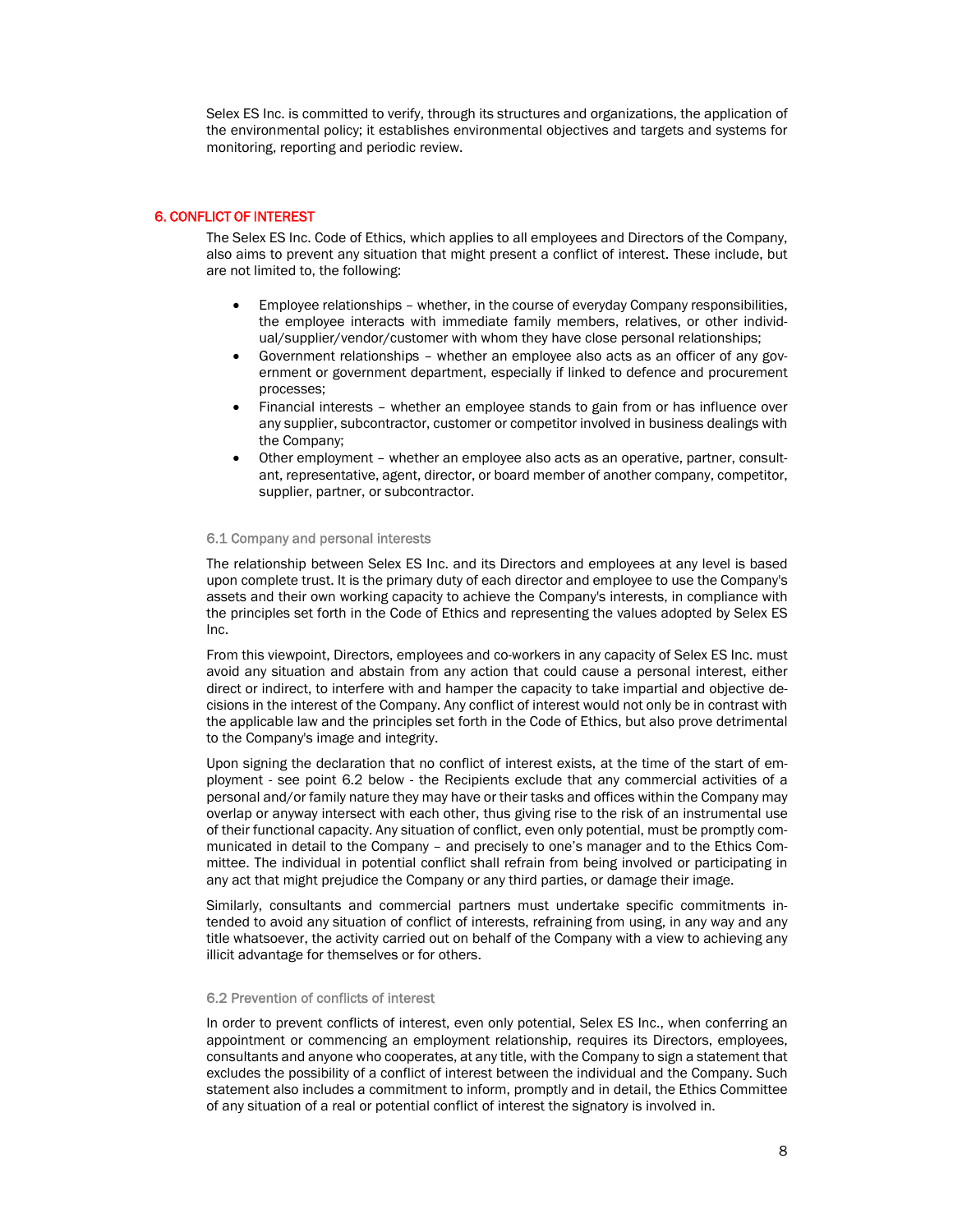Selex ES Inc. does not contract with or retain the services of serving politicians of the US Government.

Moreover, Selex ES Inc. imposes controls to assess and regulate the employment of current and recently departed public officials in accordance with relevant law. Specifically, before hiring an employee, the HR department receives a self-declaration on the absence of any actual, potential or perceived conflict of interest. In all cases, Selex ES Inc. policy requires a cooling off period as required by US law before public officials, who exercised powers of authority or negotiation on behalf of the Public Administration, are permitted to be employed by Selex ES Inc.

Selex ES Inc. also requires that anyone who becomes aware of a conflict of interest must promptly report it through the dedicated channel to the Ethics Committee as provided in Art. 10.2 below

## 7. OPERATING PROCEDURES AND ACCOUNTING RECORDS

7.1 Compliance with procedures

The Recipients, within the limits of their individual duties and functions, are required to comply strictly with the procedures laid down in corporate protocols.

The correct implementation of procedures ensures that the Company staff in charge of decisionmaking processes, authorisation and performance of operations be easily identified: for this purpose - according to the control principle consisting in the separation of tasks - it is necessary that individual operations are carried out, at the various stages, by different parties, whose duties are clearly defined and known within the organisation in order to prevent unlimited and/or exaggerated powers being assigned to any single party. The traceability of each process regarding corporate affairs must also be guaranteed, so as to ensure that the motivations of the choices operated, the persons in charge and any other relevant data for assessing whether the correct choices have been made, can always be traced in the future.

Corporate procedures must discipline the correct performance of any operation and transaction, the legitimacy, authorisation, consistency, congruity, proper recording and verification, also with regard to the utilisation of financial resources, of which must be assessable, by means of, but not limited to, the following control means: squaring off account balances, joint signatures, supporting accounting documents, understanding the activities of sales agents, consultants, suppliers, etc.. Each operation shall therefore be supported by adequate, clear and full documentation to be filed with the company records, in order to allow, at all times, a control on the motives, the characteristics of the operation and the exact identification of who, at the different stages, authorised, carried out, recorded and verified the same. The respect of the indications provided in the specific protocols regarding the procedural flows to be observed during formation, decision and recording of company events and their consequences, among other things permits to engender and stimulate at all levels in the business a culture of control, which contributes to improve management efficiency and represents an instrument of support for managerial action.

Non-compliance with the procedures of the Code of Ethics - which must be promptly reported to the Ethics Committee - compromises the relationship of trust between Selex ES Inc. and those who interact with the Company at any title.

## 7.2 Accounting transparency

Truthful, precise, full and clear primary data are the prerequisites of transparent accounting and are a fundamental value for Selex ES Inc., also with a view to ensuring that the sole shareholder and third parties have the possibility to have a clear image of the economic, equity and financial position of the Company.

To achieve these conditions, the documentation of the basic facts must first and foremost be complete, clear, truthful, accurate and valid, and must be entered in the accounting books as justification of the records, which must be updated to allow for any appropriate checks. The relevant book entry must reflect in a complete, clear, truthful, precise and valid manner that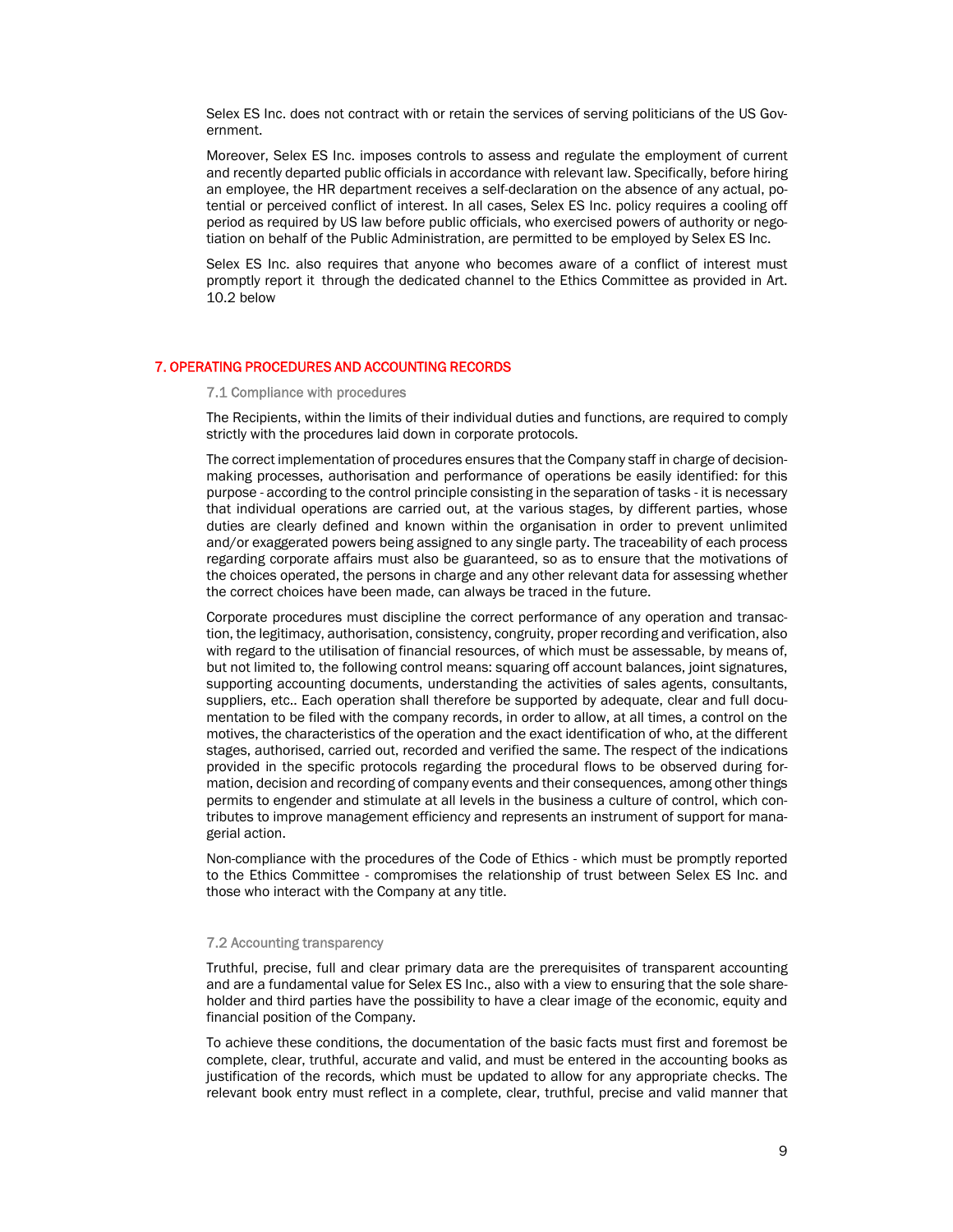which has been described in the supporting documentation. In the case of economic and financial elements based on valuations, the relevant book entry shall be made in accordance with the criteria of reasonableness and prudence, explaining clearly in the underlying documentation the criteria which guided the valuation of the asset.

If anyone becomes aware of any possible omission, falsification, irregularity in the books and records of the Company, or of any breach of the principles set forth in the Code of Ethics and in the specific protocols, he/she should immediately report this to the Ethics Committee through the dedicated channel provided in Art. 10.2 below. The aforesaid breaches undermine the relationship of trust between employees and the Company and shall lead to a disciplinary process and consequent adequate sanctions.

Within the limits established by applicable laws, Selex ES Inc. shall provide exhaustive and prompt information, clarifications, data and documents required by the sole shareholder, clients, suppliers, surveillance authorities, institutions or bodies in the performance of the respective activities and functions. Any relevant information must be promptly communicated both to the Company's bodies in charge of controlling the management of the company, and to the surveillance authorities.

## 8. PROTECTION OF COMPANY ASSETS - CUSTODY AND MANAGEMENT OF THE COMPANY ASSETS

8.1 Protection of the Company assets

The Company implements all actions and provisions in order to:

- properly evaluate the company's assets, goods, receivables and actions, not by giving them values higher or lower than those due;
- strictly comply with the rules established by the law to protect the integrity and effectiveness of the share capital and always in compliance with the Company's internal procedures, that are based on those rules, in order not to jeopardize the rights of the creditors and third parties generally;
- behave in a correct, transparent and collaborative manner, in compliance with the legal standards and internal Company procedures in all activities aimed at the preparation of financial statements and other corporate communications required by law and addressed to shareholders or the public in order to provide true and correct information on the economic, equity and financial position of the Company;
- keep, if the event of drafting of information prospectuses or documents to be published, correct behavior, in accordance with the law, for the protection of the investors' assets, as well as efficiency and transparency of the capital market.

The Company considers the truthfulness, fairness and transparency of the accounting, financial statements, reports and other corporate communications required by law and addressed to shareholders or the public, essential principles in the conduct of its business.

This requires that the validity, accuracy, completeness of the basic information for the records in the accounts are in-depth.

All transactions that are significant in economic, financial or equity terms must be adequately recorded and for each registration there must be adequate supporting documentation in order to be able, at any time, to make checks attesting the characteristics and motivations of the operation and sufficient to identify who authorized, performed, recorded and verified the operation itself.

## 8.2. Custody and management of the Company assets

Selex ES Inc. endeavours to work so as to use available resources, in compliance with applicable law and corporate by-laws of the Company and in line with the values of the Code of Ethics, with a view to guaranteeing, increasing and strengthening the Company's assets, for the protection of the Company, its sole shareholder, creditors and the market.

Recipients are directly and personally responsible for the protection and legitimate use of the (tangible and intangible) assets and the resources entrusted to carry out their functions.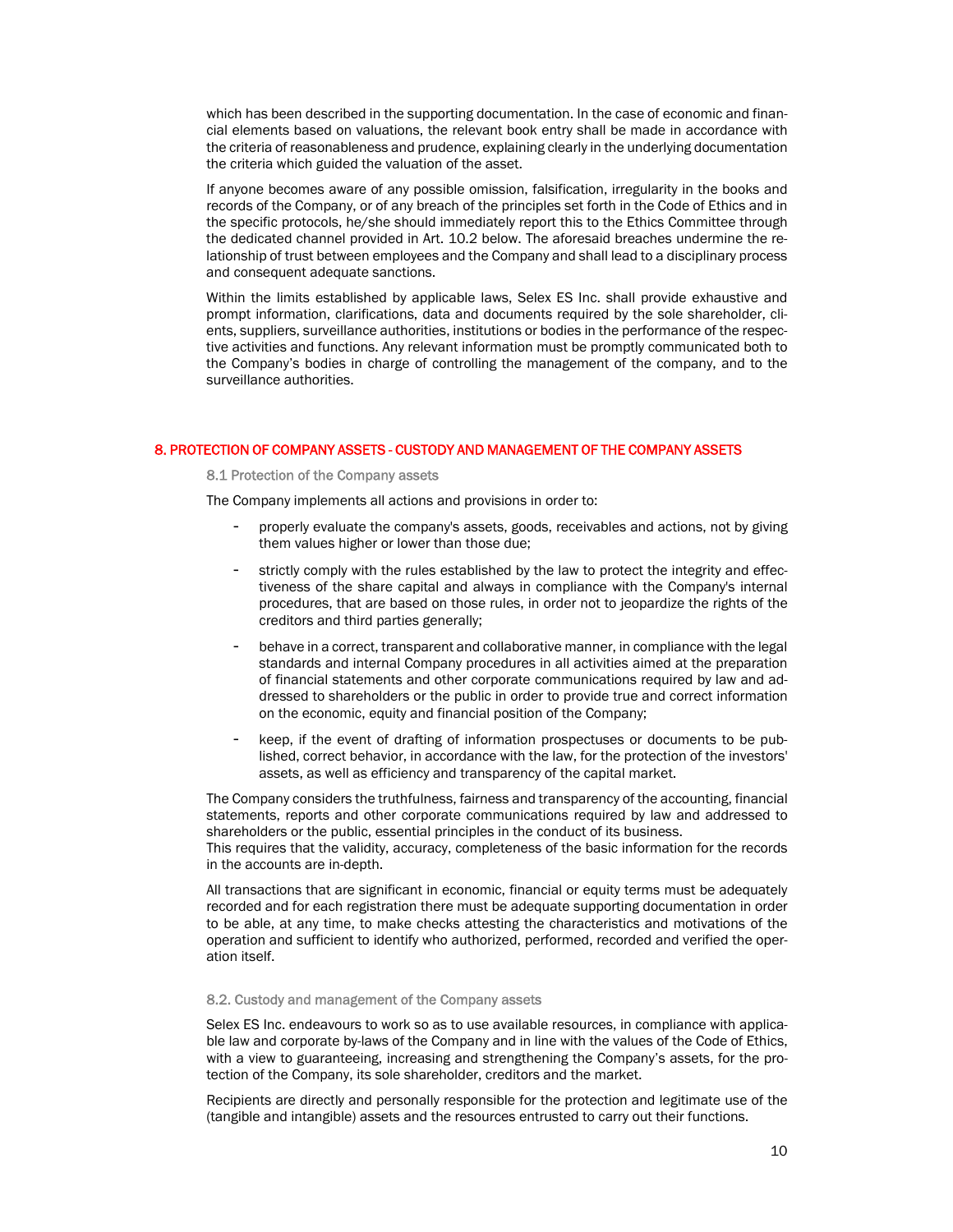None of the Company's property assets may be used for purposes other than those specified by it or for illegal purposes and must comply with the law and regulations and the operating procedures.

## 9. INTRAGROUP RELATIONSHIPS

9.1 Independence and common ethical values

Leonardo, recognises the independence of its subsidiaries, which is required to adhere to the values expressed in the Code of Ethics and the Anti-Corruption Code.

Selex ES Inc. refrains from any behaviour which, in its sole interest, could prejudice the integrity, independence or image of other companies of the Group.

## 9.2 Cooperation and communication within the Group

Anybody appointed by Selex ES Inc. to corporate offices has an obligation to attend regularly the meetings convened and perform the duties assigned to him/her with honesty and fairness, stimulate communication amongst the companies of the Leonardo Group, encourage and use the intra-group synergies for cooperation in the pursuit of common objectives. Information must be circulated, within the Group in accordance with the principles of truthfulness, honesty, fairness, completeness, clearness, transparency and prudence, and be respectful of the independence of each company and of the specific fields of activity.

Any transactions negotiated between Selex ES Inc. and the other Leonardo Group companies are duly and formally stipulated in compliance with the principles of fairness, actual occurrence and safeguard of the respective interests, with a particular attention to any aspects concerning the circulation of economic resources.

## 10. ETHICS COMMITTEE

#### 10.1 Tasks and characteristics

The task of supervising the operation and compliance of the Selex ES Inc.'s Code of Ethics is entrusted by the Board of Directors to the Ethics Committee, which has independent powers of initiative and control and appropriate tools to be able to verify and monitor the adequacy and effective implementation as well as the updating of the Code of Ethics.

In particular, it must:

- monitor and assess, on the basis of the approved work plan, the validity over time of the Code of Ethics and procedures, promoting, after consultation of the corporate departments involved, all necessary actions in order to ensure its effectiveness;
- verify the application of the Code of Ethics and detect behavioral deviations that may possibly emerge from the analysis of information flows and reports received;
- promote, in cooperation with the Human Resources Dept., at the relevant corporate facilities, an adequate training process of the personnel through appropriate initiatives for the diffusion of knowledge and understanding of the Code of Ethics;
- communicate any violations of the Code of Ethics to the competent bodies, in accordance with the Disciplinary System, for the adoption of possible penalties.

Each member is selected exclusively on the basis of its professionalism, integrity, competence, independence and functional autonomy.

#### 10.2 Reports to the Ethics Committee

In order to facilitate the flow of information and submissions towards the Ethics Committee, one dedicated information channel has been established through which anybody becoming aware of any behaviour of any kind (even omissions) in violation of the Code of Ethics may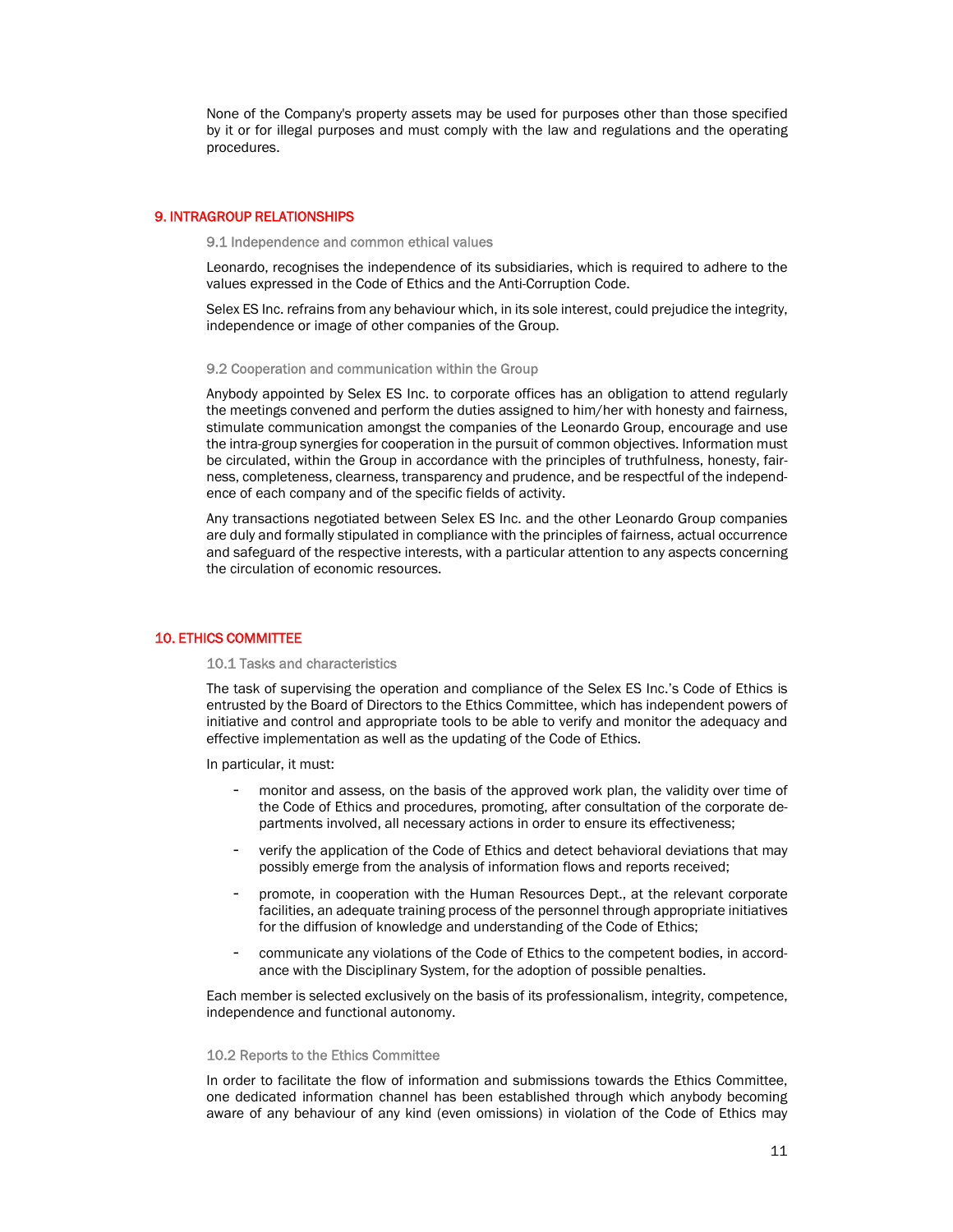freely, directly and on a confidential basis report it online at https://secure.ethicspoint.com/domain/media/en/gui/19706/index.html or by phone at 1-888-327-0098.to the Ethics Committee. Reports may also be sent by mail to the address: Selex ES Inc. Attention: Ethics Committee, 11300 W 89th Street, Overland Park, KS 66214.

Such Committee examines the reports received, including anonymous ones according to the provisions of the Leonardo's Whistleblowing Management Guidelines.

The Company ensures maximum protection and confidentiality for the reporting being and protection from defamatory reports.

For more information on how to investigate and verify the reports received, please refer to the above-mentioned Guidelines.

## 11. EXTERNAL RELATIONS

11.1 Relations with Authorities, Public Institutions and other bodies representing the Public **Interest** 

11.1.1 Relations with the Authorities and the Public Administration

Relations with public officers or persons in charge of a public service, who work on behalf of the Federal, State, Regional or Local Public Administration, or on behalf of legislative bodies, public international and foreign organisations and any foreign State - with the judiciary, public surveillance authorities and other independent authorities, as well as with private partners operating a public utility under government licence, as inherent to Company activities, shall be conducted with spirit of cooperation, in strict compliance with applicable laws and regulations and with the principles set forth in the Code of Ethics and the Anti-Corruption Code, in such a way as not to compromise the integrity and reputation of both parties.

Attention and care must be used in relation to the aforesaid parties, especially in any transactions regarding tenders, agreements, authorisations, licences, concessions, applications for and/or management and utilisation of funding under any denomination whatsoever originating from a public authority (whether domestic or foreign), management of orders, relations with surveillance authorities and other independent authorities, representatives of the Government or other Public Administrations, social security bodies, bodies in charge of tax collection, bodies established to deal with bankruptcy, civil, criminal or administrative proceedings, access to and use of computer and electronic data or systems and electronic documents.

To avoid performing acts which might be in conflict with any provisions of the law or which could prejudice the image and integrity of the Company, the aforesaid transactions and the related management of financial resources shall be carried out by specifically authorised Company structures, in compliance with the applicable laws and the principles of this Code of Ethics and in accordance with specific procedures.

In its relations with American and foreign institutions, Selex ES Inc. is committed to act on its behalf and put forward its requirements in a correct and transparent manner, in compliance with the principles of independence and impartiality in the choices of the Public Administration and in such a way as not to induce it in error or misdirect its decisions. In order to guarantee clear and straightforward relations, all contacts with international counterparts shall be exclusively kept by authorized persons and in such a manner as to guarantee that the contact is correctly identified and traceable.

Concerning possible requests whatsoever from the Judicial Authority and, more generally, any contact with the said Authority, Selex ES Inc. is committed to offer its full cooperation and to refrain from any behaviour that may cause hindrance or prejudice, in compliance with laws and regulations and in accordance with the principles of loyalty, fairness and transparency.

## 11.1.2 Relations with political and trade-union organisations

Selex ES Inc. does not encourage or discriminate against any political organisation or trade union, whether directly or indirectly.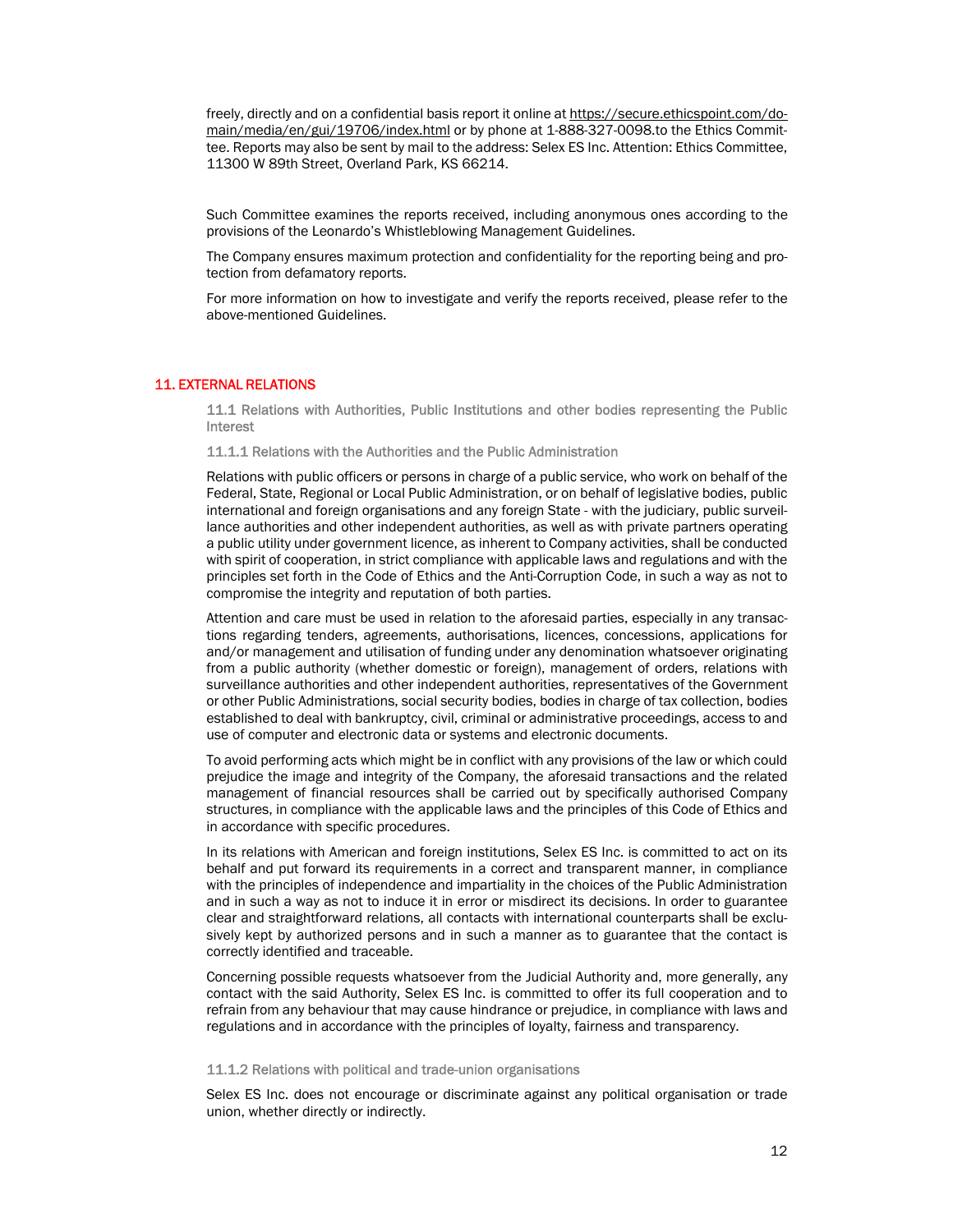The Company does not contribute corporate funds to political parties, movements, committees and political or trade union organisations, including their representatives and/or candidates.

The above does not apply, however, to any charitable purpose initiatives, which Selex ES Inc. regards as an essential value as it carries out actively and sensibility with persons and entities who engage in social activities.

## 11.1.3 Gifts, Benefits and Promises of Favours

Selex ES Inc. prohibits all the Recipients to accept, offer or promise, whether directly or indirectly, money, gifts, goods, services or undue favours in the course of their relations with public officers, persons in charge of a public service or private parties, in order to influence their decisions, in view of obtaining preferential treatment, undue services or any other ends.

In its relations with the American or foreign Public Administration, Selex ES Inc. shall not unduly influence the activity, choices or decisions of the other party, for example by offering undue advantages consisting in sums of money or other benefits, employment or assignment of consultancy arrangements, to the public person or his/her family or to natural or legal persons connected to him/her. Any requests or offers of money or favours of any kind whatsoever (including for instance gifts or presents unless of a reasonable value) unduly made to or by anybody acting on behalf of Selex ES Inc. in any transactions with the Public Administration (whether American or of a foreign country) or private persons (either American or foreign) must be immediately reported to the Ethics Committee through the dedicated channel provided in Art. 10.2 above.

11.2 Relations with consultants, suppliers and other parties in transactions

#### 11.2.1 Conduct in the course of business

Selex ES Inc. conducts its business in compliance with the principles of loyalty, fairness, transparency, efficiency, obedience to the law and the values expressed in the Code of Ethics and the Anti-Corruption Code and requires a similar behaviour from anybody with whom it holds business and/or financial relationships of any nature whatsoever, particularly when they involve the choice of other parties in transactions, suppliers, business partners, consultants, etc..

Selex ES Inc. refrains from any relationship whatsoever, even if indirect or through intermediaries, with anyone (whether an individual or a legal entity) known or reasonably alleged to be part or act in support of any criminal organization of any nature whatsoever, in U.S. or abroad, including mafia-like organizations, or organizations trafficking in human beings and exploiting child labour, or trafficking in weapons and persons or groups acting for the purposes of terrorism, regarding as such any conduct that may cause serious damage to a Country or an international organization, carried out in order to intimidate the population or force public authorities or an international organization to act or abstain to act in any way whatsoever or destabilize or destroy basic political, constitutional, economic and social structures of a Country or an international organization.

Particular attention must likewise be given to relationships involving receipt or transfer of sums of money or other benefits. In order to prevent the risk of performing, even unintentionally or unawares, operations of any nature concerning money, assets or other benefits that are the proceeds of crimes, Selex ES Inc. abstains from accepting any cash payments whatsoever, bearer shares or payments made through unauthorised intermediaries or through any third parties in such a manner as to make it impossible to identify the payer, or from any relations with persons having their main offices or operating in Countries where the transparency of corporate business is not guaranteed and, in general, from performing operations that might preclude the reconstruction of cash flows.

In its dealings with external persons, Selex ES Inc. refrains from any conduct which might in any way compromise the integrity, reliability and safety of electronic or computer systems and data.

The selection of other parties in transactions, business and financial partners, consultants, suppliers of goods and providers of services shall be made in writing, and based on objective, transparent and documented evaluation criteria, in accordance with the principles of this Code of Ethics and the Anti-Corruption Code. In all cases, the choice shall be made exclusively in ac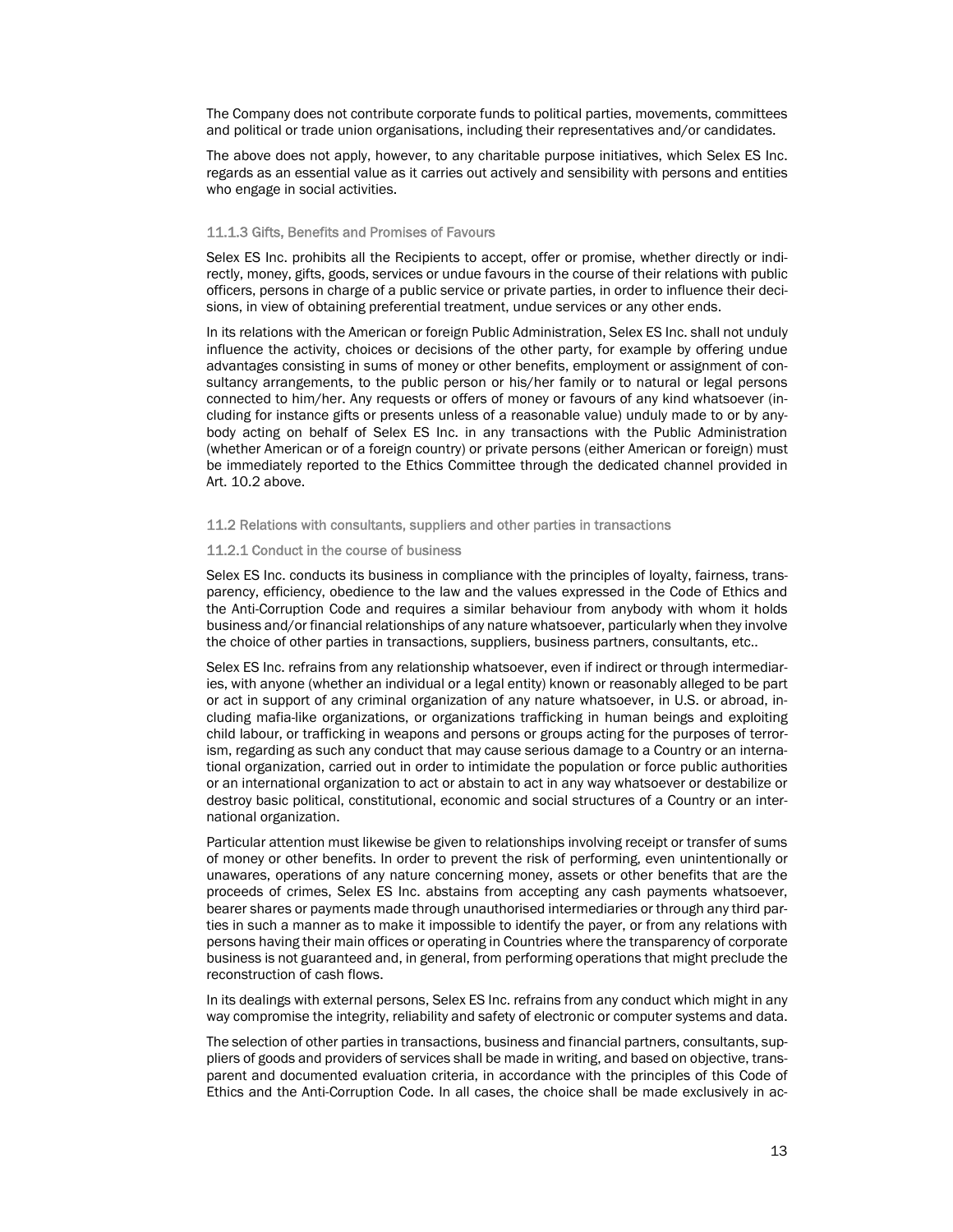cordance with objective parameters such as quality, cost efficiency, price, professional expertise, competence, efficiency and after having previously obtained suitable guarantees as to the correctness of the consultant or supplier of goods or services. Specifically, Selex ES Inc. shall not establish any relationship whatsoever with persons known or reasonably suspected to exploit child labour or to employ irregularly staff, or otherwise operating in breach of the law or of any regulations concerning the protection of workers' rights. A particular attention must be paid when dealing with persons operating in Countries where the law does not afford sufficient protection to the workers, with regard to child, women and immigrant labour, ascertaining whether sufficient hygienic, health and safety conditions are in place.

In the conduct of all commercial transactions, also in compliance with specific protocols, particular attention is required in the receipt and payment of any sums of money, assets or other rewards and in assessing whether the services provided and received are effective, consistent with market prices and complete. Cash payments are however not allowed.

Consultants and/or intermediaries are required to liaise with the Company and report the activities carried out.

The Company reserves the right to request documentation proving the compliance with the applicable standard.

## 11.2.2 Gifts, donations and benefits

In conducting business dealings with consultants, suppliers, other parties in transactions, business and/or financial partners, all donations or benefits (both direct and indirect), gifts, acts of courtesy or hospitality of any kind are forbidden, unless of modest value and such that they may not jeopardize the image of the Company, and not be interpreted as aimed at obtaining a preferential treatment.

In particular, any gift should:

- be given or received in good faith and in relation to legitimate business purposes;
- not be a cash payment;
- not be motivated by the purpose of exercising improper influence or the expectation of reciprocity;
- be reasonable and in any case such that it cannot be interpreted as aimed at obtaining favorable treatment;
- be addressed to beneficiaries who perform roles related to the business activities and which meet the requirements of reputation and generally recognized good reputation;
- take into account the profile of the beneficiary with respect to the practices in institutional or professional relationships;
- be expected by specific business requirements (i.e. catalog of gifts, accommodation facilities);
- comply with generally accepted standards of professional courtesy;
- comply with the applicable laws and regulations.

Any Director, member of the internal control bodies or employee who receives gifts which exceed ordinary business practice for granting preferential treatment in any corporate activities, shall promptly report it to the Board of Directors or, if an employee, his/her superior, who shall immediately inform the specific bodies and/or competent Organisational Unit of the Company, for all the appropriate controls and any consequent measures.

## 12. CORPORATE INFORMATION

12.1 Availability of and access to information

Within the limits established by applicable laws, Selex ES Inc. provides exhaustive and prompt information, clarifications, data and documents required by the sole shareholder, suppliers,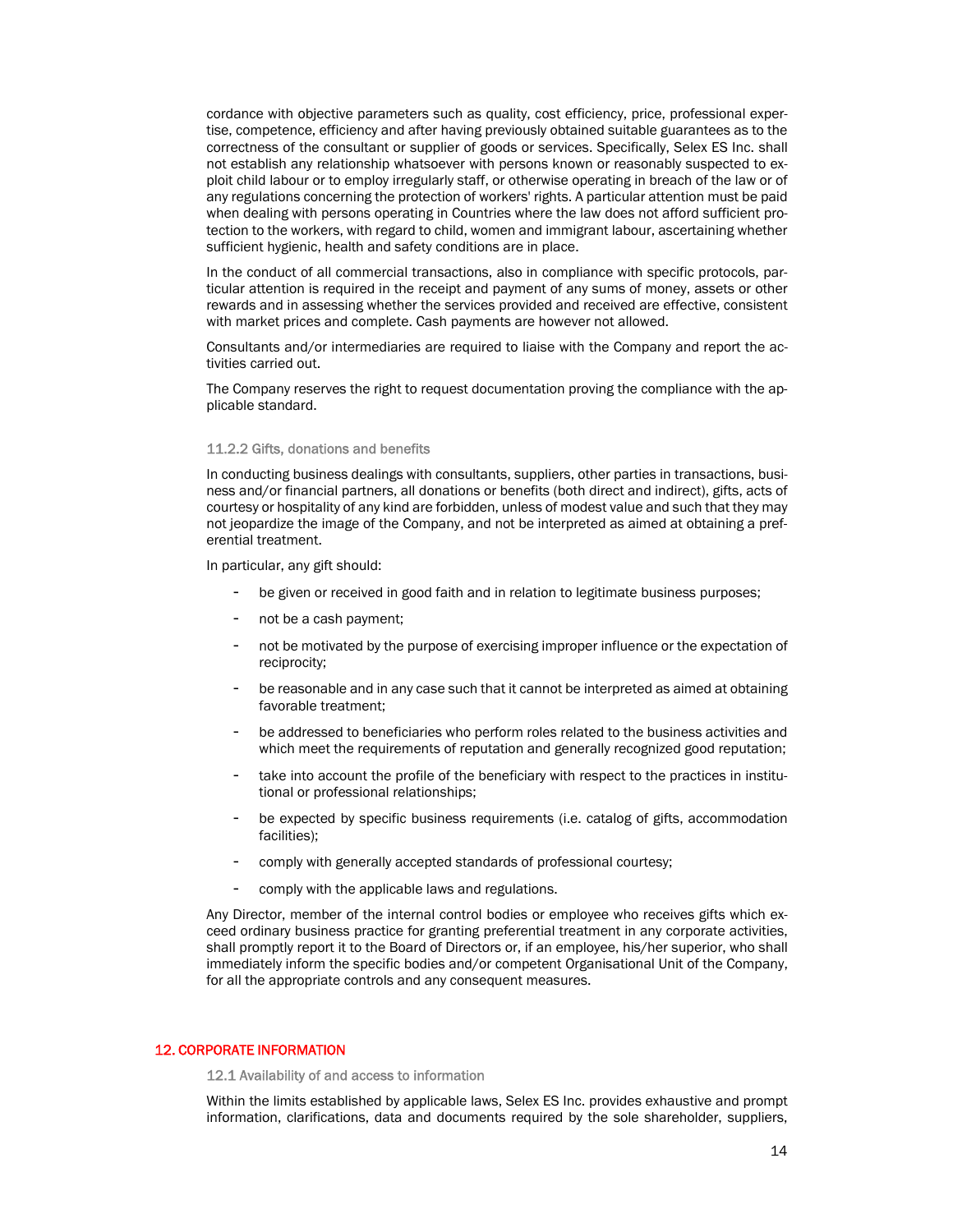public supervisory authorities, institutions, bodies or entities and other stakeholders in the performance of the respective functions.

Any relevant corporate information must be promptly communicated both to the Company's bodies in charge of controlling the management of the Company, and to the surveillance authorities.

Clear and complete Company information ensures, among other things, the fairness of relationships with the sole shareholder, who must have easy access to data they are entitled, in compliance with all the applicable laws; with third parties who come into contact with the Company, who must be able to have a clear view of the economic and financial position of the Company and its assets; with the surveillance authorities, the external auditors and the bodies overseeing internal controls, which must perform their control activities effectively; with the other Leonardo Group companies, also for preparing the consolidated financial statements, Half-Year Report and other reports of the Company.

#### 12.2 Relevant communication and market requests

Selex ES Inc. pursues its mission ensuring the full transparency of its choices and offering to the market any necessary information so that investors' decisions may be based on full and correct data. Therefore, the Group communication typically and strictly complies with the provisions of current laws and regulations, and is also drawn up in a comprehensible language, conveying full information, and issued promptly and consistently to all the investors. External communications concerning the Company may only be made by the relevant structures and in compliance with the applicable Company procedures, which are specifically aimed at ensuring the truthfulness and correct dissemination of the information.

Special care and fairness is used when disclosing important information on extraordinary transactions or any particularly significant business initiatives, negotiations and agreements. For this purpose, specific protocols must set out the procedures of verification and control so that Company information required by law, information for shareholders and the public about the position of the Company and the expected economic and financial trend are always truthful, free from omissions and stating facts which, even if still subject to evaluation, are reliable, so that the Recipients of the information are not misled.

## 13. MEDIA RELATIONS AND INFORMATION MANAGEMENT

#### 13.1 Conduct guidelines

Relationships with the press and the media are founded upon the respect of the right of information and protection of the market and the interests of stakeholders.

Any information concerning Selex ES Inc. may only be divulged by those who have been specifically authorised to do so, in compliance with the procedures or regulations adopted by the Company. Any request for information from the press or the media received by personnel of Selex ES Inc. must be reported to the officers in charge of external relations, before undertaking any commitments to answer the request.

External communications must be made in accordance with the principles of truthfulness, fairness, transparency, prudence and aim at disseminating the policies, programmes and plans of the Company, thus safeguarding, among other things, the privileged information and trade secrets. Media relations must be conducted in observance of the law, of this Code of Ethics, the relevant protocols and the principles already mentioned above with regard to relations with public institutions and with a view to protecting the image of the Company.

#### 13.2 Privileged information

Any form of direct or indirect investment grounded on confidential information (i.e. information which is not publicly available and which may, if disclosed, affect the price of financial instruments) whose knowledge has been acquired in the course of the activity carried out within the Group is strictly prohibited. The communication or dissemination of such information, carried out in any form whatsoever and outside the ordinary performance of the functions assigned is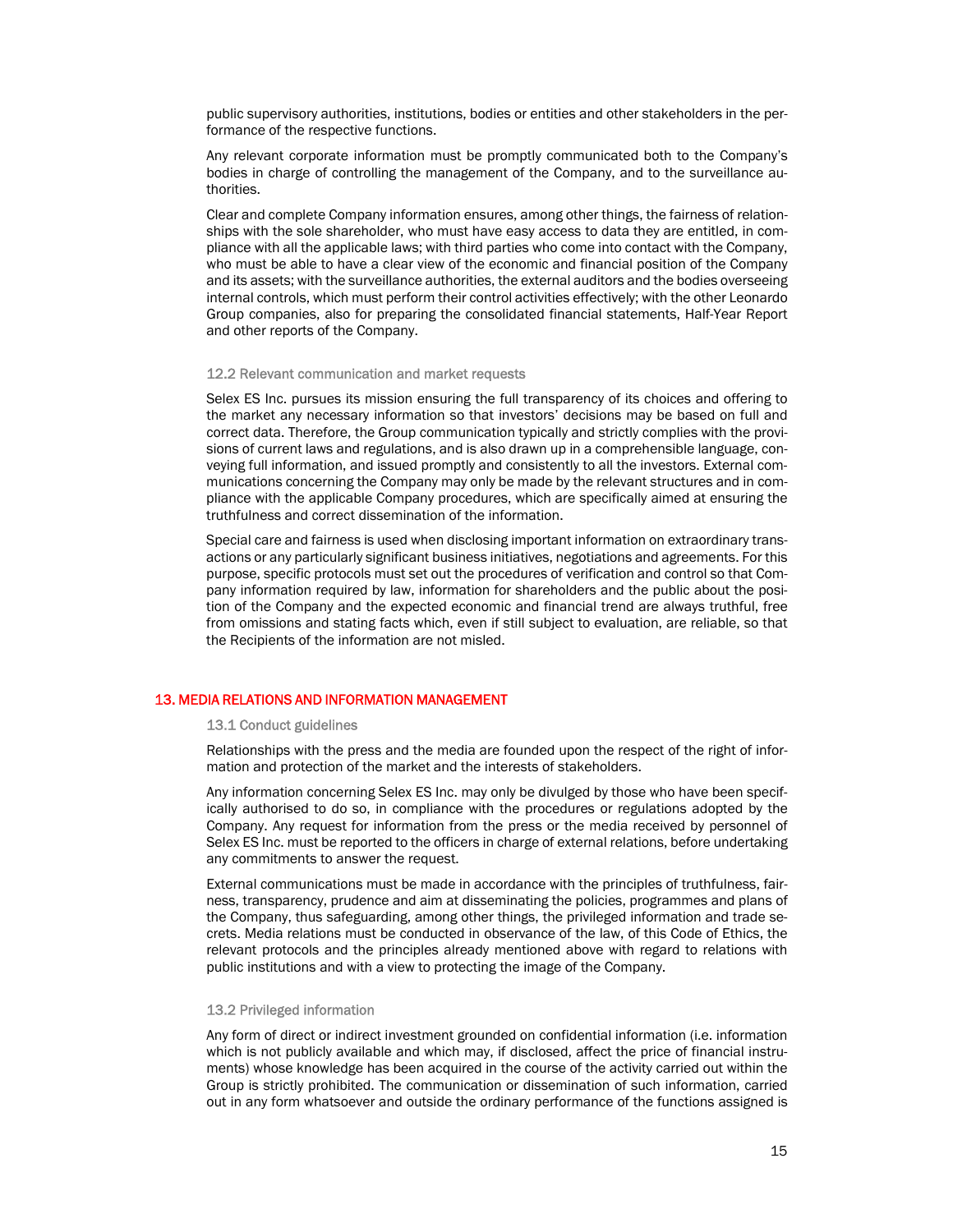also forbidden. Therefore, the Recipients must comply with the corporate procedures implemented on the matter.

## 13.3 Confidentiality

Due to the particular nature and importance of the Company's business sectors (for instance defence, strategic communications, scientific research, protected technologies etc.), all the Recipients are required to maintain the utmost confidentiality - and therefore refrain from disclosing or unduly requesting information - about documents, know-how, research projects, Company business activities, and in general about any information and data acquired in the performance of their duties.

In particular, all information subject to specific laws or regulations as they pertain, for instance, to national security, military sectors, inventions, scientific discoveries, protected technologies or new industrial applications, as well as information declared secret by contract is regarded as confidential or secret proprietary information. Confidential is also all information acquired in or through the performance of working activities or during them, whose circulation and use could jeopardise or harm the Company and/or allow any employees to gain undue earnings.

Any breaches of the obligation not to disclose confidential information by the Recipients would seriously harm the relationship of trust with the Company and may lead to disciplinary action or the application of contractual sanctions. The above also applies to any breach of the Code of Ethics.

## 14. BREACHES OF THE CODE OF ETHICS – PENALTY SYSTEM

14.1 Reporting breaches

When a committed, attempted or requested breach of the rules of the Code of Ethics is reported, the Company ensures that no-one, in the workplace, is subject to any retaliation, illegal conditioning, hardship and discriminating treatment of any kind, for reporting to the Ethics Committee the breach of the Code of Ethics in compliance with Art. 10.2 above.

As a consequence of the said report, the Company shall promptly arrange the necessary checks and take adequate disciplinary measures.

#### 14.2 Penalty system

14.2.1 General principles

Breaches of the principles set forth in the Code of Ethics damage the trusting relation between Selex ES Inc. and the Recipients.

Such breaches will be incisively, promptly and seriously followed up by the Company, through adequate and proportionate disciplinary measures, regardless of the criminal implications of the relevant behaviours and of the criminal proceedings which might arise when such behaviours represent an offence.

The consequences of the breaches of the principles set forth in the aforementioned Code must be taken into serious consideration by all the Recipients: for such purpose Selex ES Inc. will circulate the Code of Ethics to anybody involved and keep everyone informed of the penalties provided in the event of a breach and the methods and procedures for applying such penalties.

To safeguard its image and its company resources, the Company does not have any dealings whatsoever with parties who do not intend to operate in strict observance of all applicable laws and regulations, and/or refuse to act in accordance to the values and principles set forth in the Code of Ethics and to adhere to the procedures of the Company.

#### 14.2.2 Directors and members of the bodies overseeing the internal controls

In the event of violation of the Code of Ethics by one or more Directors and/or members of the bodies overseeing the internal controls of Selex ES Inc., the Ethics Committee informs the Board